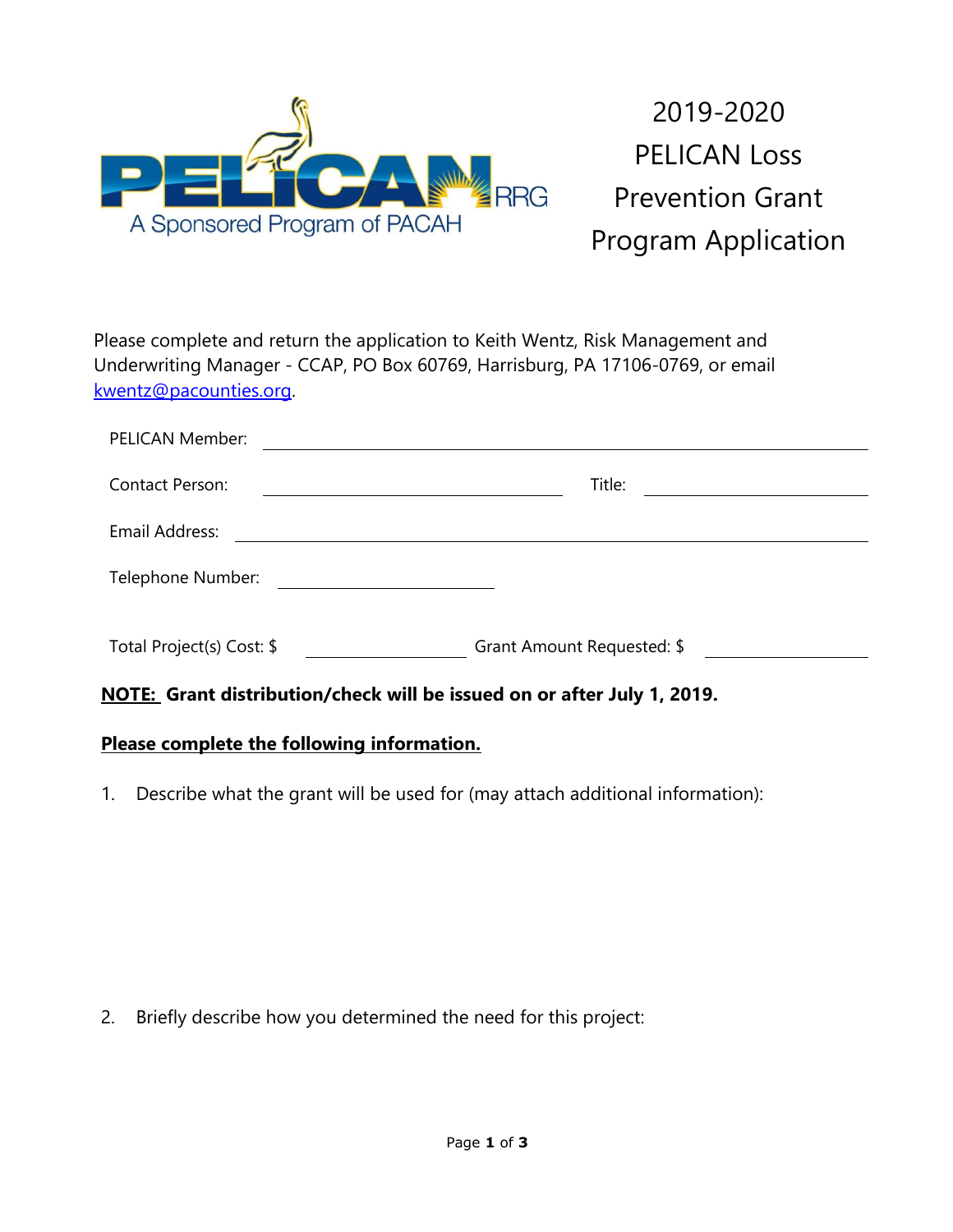3. Briefly describe how the grant will help you to reduce your risk:

4. Attach a cost estimate with supporting documentation.

Signature of Safety Committee Chairperson or Representative required.

Signed: \_\_\_\_\_\_\_\_\_\_\_\_\_\_\_\_\_\_\_\_\_\_\_\_\_\_\_\_\_\_\_\_\_\_\_\_\_\_\_\_\_\_ \_\_\_\_\_\_\_\_\_\_\_\_\_\_\_\_\_\_

 *Safety Committee Chairperson/Representative Date*

Signature required. (Administrator, Director of Nursing, CEO or their designee)

Signed: \_\_\_\_\_\_\_\_\_\_\_\_\_\_\_\_\_\_\_\_\_\_\_\_\_\_\_\_\_\_\_\_\_\_\_\_\_\_\_\_\_\_\_ \_\_\_\_\_\_\_\_\_\_\_\_\_\_\_\_\_\_\_